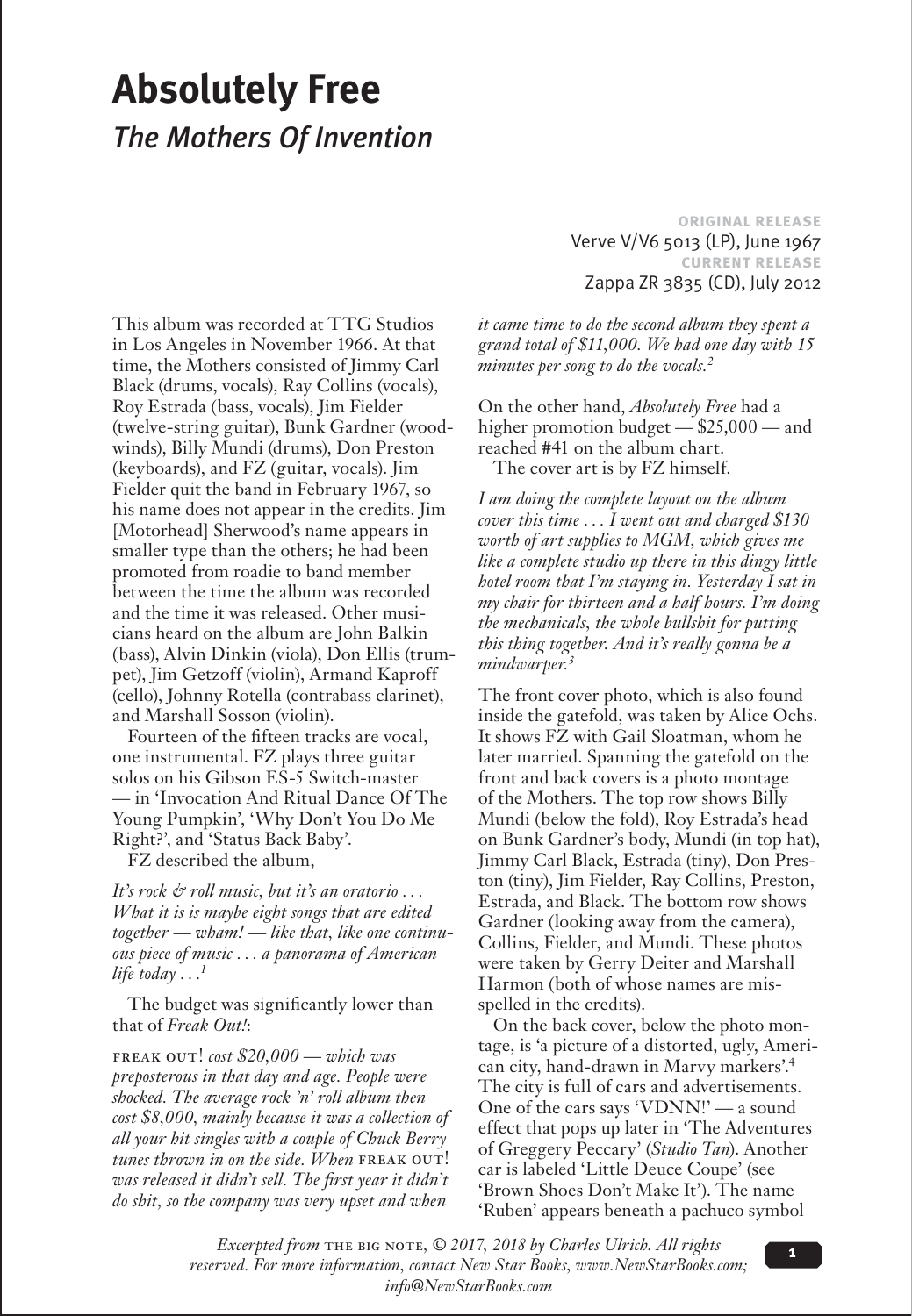#### **THE BIG NOTE**

that shows up again on the covers of *Cruising With Ruben And The Jets* and *One Size Fits All*. 'Chicken Delete' is a play on Chicken Delight, a fast-food chain mentioned again in 'Disco Boy' (*Zoot Allures*). MGM Records objected to the use of the World War II slogan 'War means work for all' above the American flag. As a compromise, it was printed very faintly.

MGM also demurred at printing the lyrics of the songs. Among other substitutions, they wanted to change 'I'd like to make her do a nasty on the White House lawn' to 'I'd like to make her do the crossword puzzle on the back of *TV Guide*.' They thought that 'do a nasty' referred to defecation.<sup>5</sup> Instead of the censored lyrics, the album was released with a notice that listeners could send away for the (uncensored) libretto by mail. A simplified libretto was included with the *Old Masters Box One* and the CD. A full-page ad for *Absolutely Free* and 'Big Leg Emma' ran in the London underground newspaper *International Times*. In white letters on a predominantly black page, it said:

*we can't afford to print the lyrics . . . . . . but we can afford to buy an ad. MGM RECORDS6*

Inside the gatefold, a photograph by Barry Feinstein shows FZ standing and the other Mothers lying: (back) Don Preston, Roy Estrada; (middle) Bunk Gardner, Ray Collins, Jimmy Carl Black; (front) Billy Mundi. Beneath the CD tray is a photo of FZ wearing Jimmy Carl Black's high school sweater (later worn by producer Tom Wilson on the cover of *We're Only In It For The Money*) and holding an electric knife and a jar of peanut butter. Printed in blue ink behind the CD libretto is a photograph of FZ with the electric knife, peanut butter, and a hero sandwich containing an electronic circuit board.

The 2012 CD was remastered from the original 1967 analog master. It lacks the reverb of early CD versions. The two bonus tracks are in mono instead of reprocessed stereo.

#### 1–7. Absolutely Free (the oratorio) *[19:46]*

Each side of the original LP is designed as a single continuous work. FZ referred to them as 'underground oratorios'. The first oratorio, consisting of 'Plastic People', 'Duke Of

Prunes', and 'Call Any Vegetable', bears the same name as the album. FZ is not known to have performed the oratorio as a whole in concert.

#### 1. Plastic People *3:42*

Recorded on November 15, 1966. FZ sings lead, with backing vocals by Ray Collins and falsetto by Roy Estrada. Jimmy Carl Black plays timpani. Bunk Gardner plays alto saxophone and bassoon. Billy Mundi plays drums. Don Preston plays Clavinet and electric piano.

'Plastic People' is based on Richard Berry's 'Louie Louie' (as acknowledged in the songwriting credits on *YCDTOSA* 1). The frequent stopping and starting — which is typical of the classical oratorio form — make the relationship less obvious in this studio recording than it was in live performances. FZ explained,

*at the time that song was recorded . . . it was a reference to people who were in a certain social set in Los Angeles . . . But the concept has branched out since then, as the term got into general use . . . [T]he term plastic came to be used for anything that anybody else didn't like. But the original meaning referred to girls who wore white plastic go-go boots with matching hats and went out with guys who wore powder blue alpaca sweaters and had razor-cut hair-dos.7*

*References to Sunset Boulevard, Pandora's Box, CIA, and Laurel Canyon all relate to the first youth riots in Los Angeles last year.8*

FZ performed 'Plastic People' in concert in 1966 (as heard on *Mystery Disc*), 1968 (as heard on *Electric Aunt Jemima*), 1969 (as heard on *YCDTOSA* 1), and May 1970. An earlier studio recording was released on *Joe's Corsage*. The *Absolutely Free* version was included on *Understanding America*.

#### 2–4. The Duke Of Prunes (the suite) *[5:07]*

Probably recorded on November 16, 1966, under the title 'Remember'. Ray Collins sings lead, with interjections by FZ and Roy Estrada. Jimmy Carl Black plays timpani. Bunk Gardner plays bassoon, soprano saxophone, and flute. Billy Mundi plays drums. Don Preston plays Clavinet, piano, and electric piano.

On the liner of the LP and in the original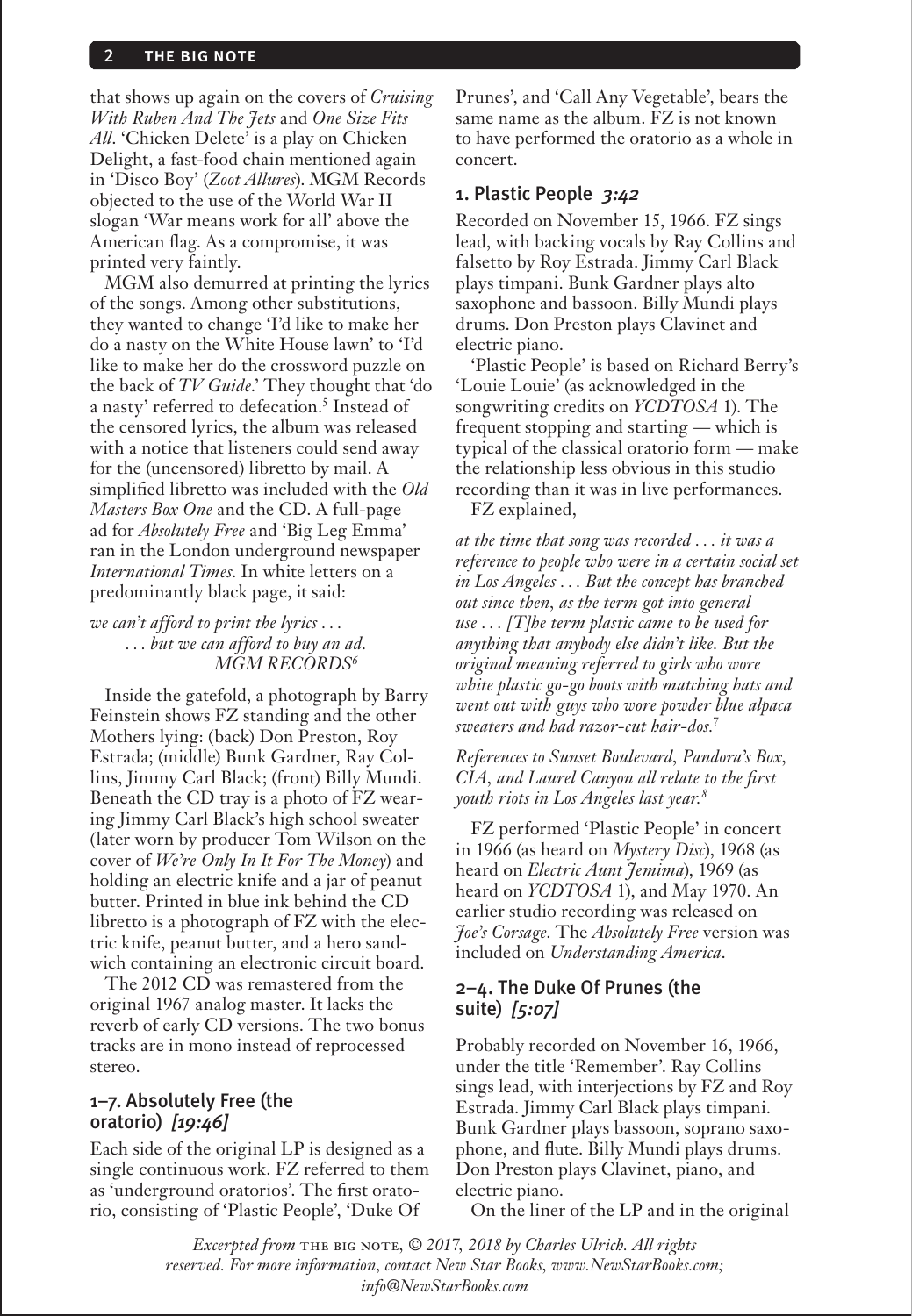libretto, 'The Duke Of Prunes' is listed as 2a, 'Amnesia Vivace' as 2b, and 'The Duke Regains His Chops' as 2c. No title is given on *Absolutely Free* for the three-part suite, but it appears on *Mothermania* as a single track entitled 'The Duke Of Prunes'.

#### 2. The Duke Of Prunes (the track) *2:13*

FZ explained,

*'The Duke of Prunes' is a surrealistic love song. Euphemistic sexual imagery popular in country blues tunes, with which many of you might already be familiar, is transmuted in this particular piece from the basic '–– me, suck me, till my eyes roll back, baby' to 'prune me, cheese me, go-kart . . .' or something like that. This song is very strange.9*

#### Ray Collins recalled,

*Frank had this very beautiful tune called 'And Very True'. And when we went in to record it, being a little crazy at the time . . . I just ad-libbed on the spot. The original lyrics I think were 'Moonbeam through the night', something very loving, although Frank doesn't like love songs . . . So later, after we recorded it, I told Frank, 'Well, you know, I just made up those lyrics as we went along, so if not money' although I didn't say 'Don't pay me' — 'I should at least get album credit for it.' So he says, 'Well, just tell me what you want to put on the album.' And so a couple days later, I said, 'Well, just put "Prune: Ray Collins."' And he put the 'Side 3' part. That was out of his own mind.10*

Brett Clement explains that the

*accompaniment . . . alternates regularly between the F- and G-lydian systems . . . [T]he pedals employed here create a semitonal bass motion F (lydian) to E (dorian) . . . Over this oscillating accompaniment, the theme [G C B D A E B F*#*] is stated three times, the second and third statements being isomelic variations and/or fragmentary versions of the pitch succession of the initial statement . . . [T]his theme unfolds a T7 cycle . . . that of C lydian. The first three pitches of the theme (G-C-B) are the only pitches that are 'out of order' within the T7 cycle. By inverting the order of C and G, and following C with its leading tone B, the pitch C emerges strongly as a tonic in the melodic zone.11*

FZ's 'oh no!' is a recurring element on *Absolutely Free*.

*I had an idea of the commercial value of any phrase repeated in that context. In other words, the catch phrase of that album, that's the Suzy Creamcheese of that album.12*

The phrase is heard in 'Duke Of Prunes', 'Soft-Sell Conclusion', 'America Drinks', and 'Uncle Bernie's Farm'.

'Duke Of Prunes' dates from FZ's soundtrack for *Run Home Slow*, where it was performed as an instrumental (as heard on *Mystery Disc*). FZ performed the song in concert in 1968, May 1970 (in a medley with 'Who Needs The Peace Corps?'), September 1972, September 1975 (as heard on *Orchestral Favorites*), and fall 1975. Ray Collins sang lead in 1968; on later tours it was performed as an instrumental. FZ played a guitar solo in 1970 and 1972. The known live performances consisted of just 'Duke of Prunes' proper, without 'Amnesia Vivace' and 'The Duke Regains His Chops'. However, The Grandmothers have recreated the entire suite on stage.

#### 3. Amnesia Vivace *1:01*

The middle part of the suite detours from the 'Duke Of Prunes' melody to allude to FZ's two favorite types of music: twentiethcentury classical and rhythm & blues. It contains musical quotations from the 'Ritual Of The Ancestors' section of Igor Stravinsky's *The Rite Of Spring* (0:00–0:07), the opening bassoon line of *The Rite Of Spring* (0:16–0:21), and the 'Lullaby' from Stravinsky's *The Firebird* (0:22–1:01). FZ remarked,

*I like the idea of incongruity and putting things together, just because why shouldn't you find out what it would sound like if these two things were played together at the same time? . . . We took that chunky part of* the rite of spring *and superimposed on top of it the 'Berceuse' from*  firebird suite*. By putting those two together, that's an homage to Charles Ives. You know, so you have these things colliding, these things that never belonged together in the first place. If you believe there's rules to writing music that can't be broken, then you're going to be a boring composer.13*

FZ's recitation about the Duke and Douchess of Prunes parodies the song 'Duke of Earl', which was recorded by Gene Chandler in 1961 and went to #1 on both the R&B and pop charts in 1962.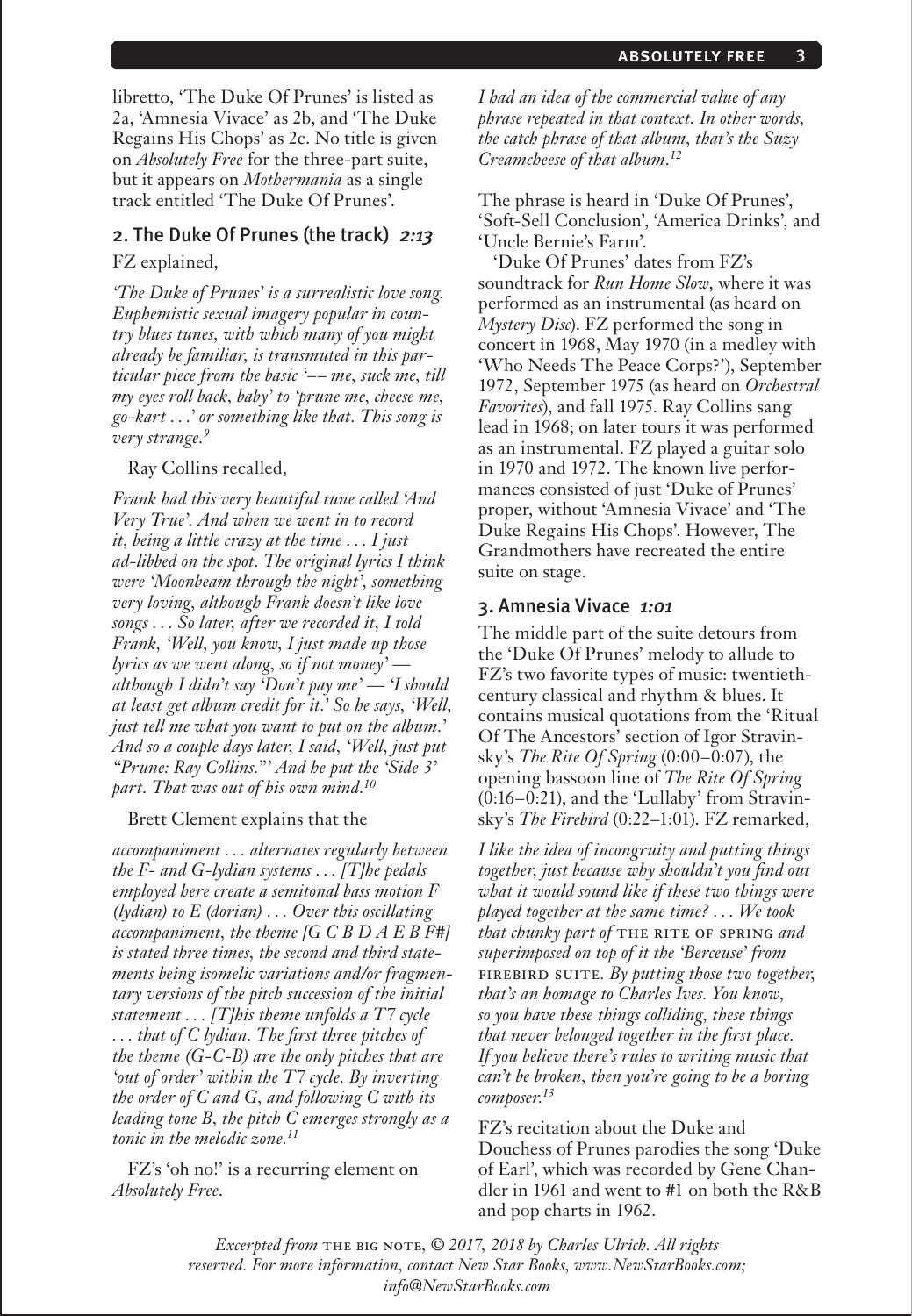#### **THE BIG NOTE**

The original libretto contains the following stage direction:

*(The dashing Duke is on his way home from a football game when he tries to make it with some cheerleaders who beat him in the face & armpits near the parking lot which leads to amnesia.)14*

#### 4. The Duke Regains His Chops *1:53*

The final part of the suite returns to the 'Duke Of Prunes' melody. After Ray Collins refers to The Supremes, the song parodies their 'Baby Love' , which reached #1 on both the R&B and pop charts in 1964. The Mothers performed 'Baby Love' itself in concert in 1967 (as heard on *'Tis The Season To Be Jelly*) and 1968.

### 5–7. Call Any Vegetable (the suite) *[10:56]*

Recorded on November 16, 1966. Bunk Gardner plays soprano saxophone. Billy Mundi plays drums. Don Preston plays Clavinet.

On the liner of the LP and in the original libretto, 'Call Any Vegetable' is listed as 3a,

'Invocation & Ritual Dance Of The Young Pumpkin' as 3b, and 'Soft-Sell Conclusion & Ending Of Side #1' as 3c. No title is given on *Absolutely Free* for the three-part suite, but an edited version appears on *Mothermania* as a single track entitled 'Call Any Vegetable'. FZ explained,

*The best clue to this song might lie in the fact that people who are inactive in a society . . . people who do not live up to their responsibilities . . . are vegetables. I feel that these people . . . even if they are inactive, apathetic or unconcerned at this point . . . can be motivated toward a more useful sort of existence. I believe that if you call any vegetable it will respond to you.15*

According to Lorraine Belcher, the inspiration for 'Call Any Vegetable' came when FZ came home unexpectedly and found his first wife Kay

*in the bedroom, just passed out, sound asleep, with a potato that she had carved into a dildo . . . Being Frank, he managed to tape-record her explanation . . . She explained to him that she had tried out all the different vegetables . . . and* 

## Igor Stravinsky

Igor Fyodorovich Stravinsky was born in Oranienbaum, Russia, on June 17, 1882. He studied orchestration with Nikolai Rimsky-Korsakov. He moved to France in 1911 and to the United States in 1939. He died in New York City on April 6, 1971.

The second LP that FZ bought (after *The Complete Works Of Edgard Varèse, Volume 1)* was the Camden recording of Stravinsky's *The Rite Of Spring* performed by 'The World Wide Symphony Orchestra' — actually the San Francisco Symphony, conducted by Pierre Monteux. FZ recalled, 'I had only two albums for about three years, and I used to play 'em to death.'43

Stravinsky's work is conventionally divided into three periods: Russian (1900s–early 1920s), neo-classical (1920s–early 1950s), and serial (1950s–1960s). FZ preferred the works of Stravinsky's Russian period:

*The one I like most of all is* the soldier's tale*, in particular 'The Royal March' . . . it's exactly what I look for in music. Of course, I like the big ballets,* the rite of spring*,* petrushka*,* firebird*, and* agon*. I don't like the neo-classical period all that much, or the later serial works (apart from* agon*).44*

Although FZ didn't care for Stravinsky's neo-classical works, he likened his own use of doowop conventions on *Cruising With Ruben & The Jets* to Stravinsky's use of classical conventions in this period.

FZ remarked,

*I think that if there's anything from the composers I like that's incorporated in my guitar playing, it's Stravinsky's idea of economy of means, because I'll take just a few notes and change the rhythm. If you want to look at it in purely scientific terms, you have a chord that tells you where your harmonic*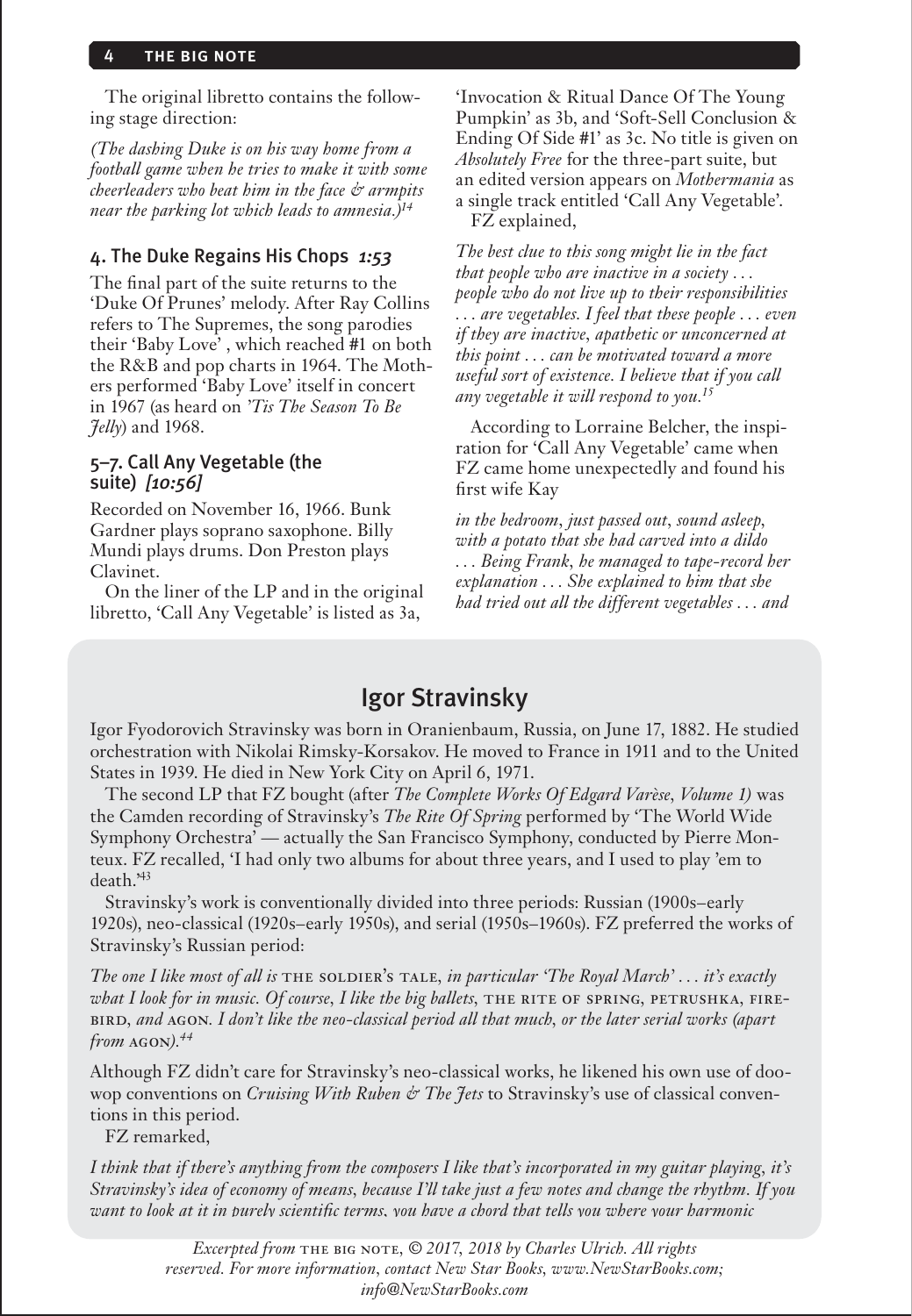*potatoes were the most harmonious . . . Later, he played the tape for me, living in Studio Z.16*

FZ wrote the song in Hawaii in April 1966. The Beach Boys' song 'Vega-Tables' was written around the same time by Brian Wilson and short-term Mothers Of Invention keyboard player Van Dyke Parks. According to Parks's ex-wife,

*Van Dyke had worked briefly with Frank Zappa — one freak-out was enough for us — and Frank was also writing a song about vegetables. We took Brian to meet Frank. That was a fun moment.17*

FZ performed 'Call Any Vegetable' in concert in 1969, May 1970, summer/fall 1970 (as heard on *Freaks & Motherfu\*#@%*), and 1971 (as heard on *Just Another Band From L.A.* and *Swiss Cheese/Fire!*). It was rehearsed in 1987, but not performed on the 1988 tour. It was sung by Roy Estrada and FZ in 1969, by Ray Collins and FZ on the Mothers reunion tour, and by Flo & Eddie thereafter. Unlike 'Duke of Prunes', the whole suite was performed, including a guitar solo and the

'Caledonia, mahogany, elbows' speech. The Holst quotation was performed in 1969 and 1970, but not 1971. In 1970, the suite began with a musical quotation from Stravinsky's *Agon* (heard out of context on *At The Circus*). 'Champagne Lecture' (on *Playground Psychotics*) is an excerpt from a 1970 performance of 'Call Any Vegetable'.

#### 5. Call Any Vegetable (the track) *2:15*

Ray Collins sings lead, with backing vocals and recitation by FZ and yodels by Jimmy Carl Black.

The melody of the 'No one will know' section is based on the intro to Don & Dewey's 'Little Sally Walker' (1959).

#### 6. Invocation And Ritual Dance Of The Young Pumpkin *6:59*

A musical quotation (0:08–0:26) from 'Jupiter, Bringer of Jollity' from *The Planets* by Gustav Holst (1874–1934) is followed by a long duet by FZ on guitar and Bunk Gardner on soprano sax. Roy Estrada plays bass (with his fingers) throughout the track; John Balkin plays bass (with a pick) during

## Igor Stravinsky *[cont.]*

*climate is — where the event is taking place. The chord is like the establishing shot in a movie where you see the exterior of the building, or the alley with the garbage cans. It tells you where it's happening. Then the action takes place.*

*. . . what's really happening in the solo is this: for each harmonic climate that's presented, there are experiments being conducted, in real time, with different notes and weights and measures of those different notes, versus the climate. And every time you change the position of the note, it has a different impact. That's especially true of bent notes.45*

FZ employed musical quotations from Stravinsky in several of his own works. He quoted 'Lullaby' from *The Firebird* (1910) in 'Amnesia Vivace' (*Absolutely Free*). He quoted three dances from *Petrushka* (1911): 'The Shrove-Tide Fair' and 'The Crowds' in 'Status Back Baby' (*Absolutely Free*) and 'Russian Dance' in the 'You Didn't Try To Call Me' medley (*'Tis The Season To Be Jelly*). He quoted 'Pas De Quatre' from *Agon* (1957) in the 1970 arrangement of 'Call Any Vegetable' (as heard — out of context — on *At The Circus*).

FZ quoted three dances from *The Rite Of Spring* (1913). Quotations from 'Introduction' are heard in 'Amnesia Vivace', 'Fountain Of Love' (*Cruising With Ruben & The Jets*), 'Trouble Every Day' (*Electric Aunt Jemima*), 'Rollo' (*Quaudiophiliac*), and 'In-A-Gadda-Stravinsky' (*Guitar*). A quotation from 'The Augurs Of Spring' is heard in 'Drowning Witch' (*Ship Arriving Too Late To Save A Drowning Witch*), and one from 'Ritual Of The Ancestors' in 'Amnesia Vivace'.

FZ quoted the 'Royal March' from *The Soldier's Tale* (1918) in 'Soft-Sell Conclusion' (*Absolutely Free*). He incorporated it into the 1988 arrangement of 'Packard Goose' (as heard out of context — on *Make A Jazz Noise Here*). He also narrated a performance of *The Soldier's Tale* at the Hollywood Bowl on September 6, 1972.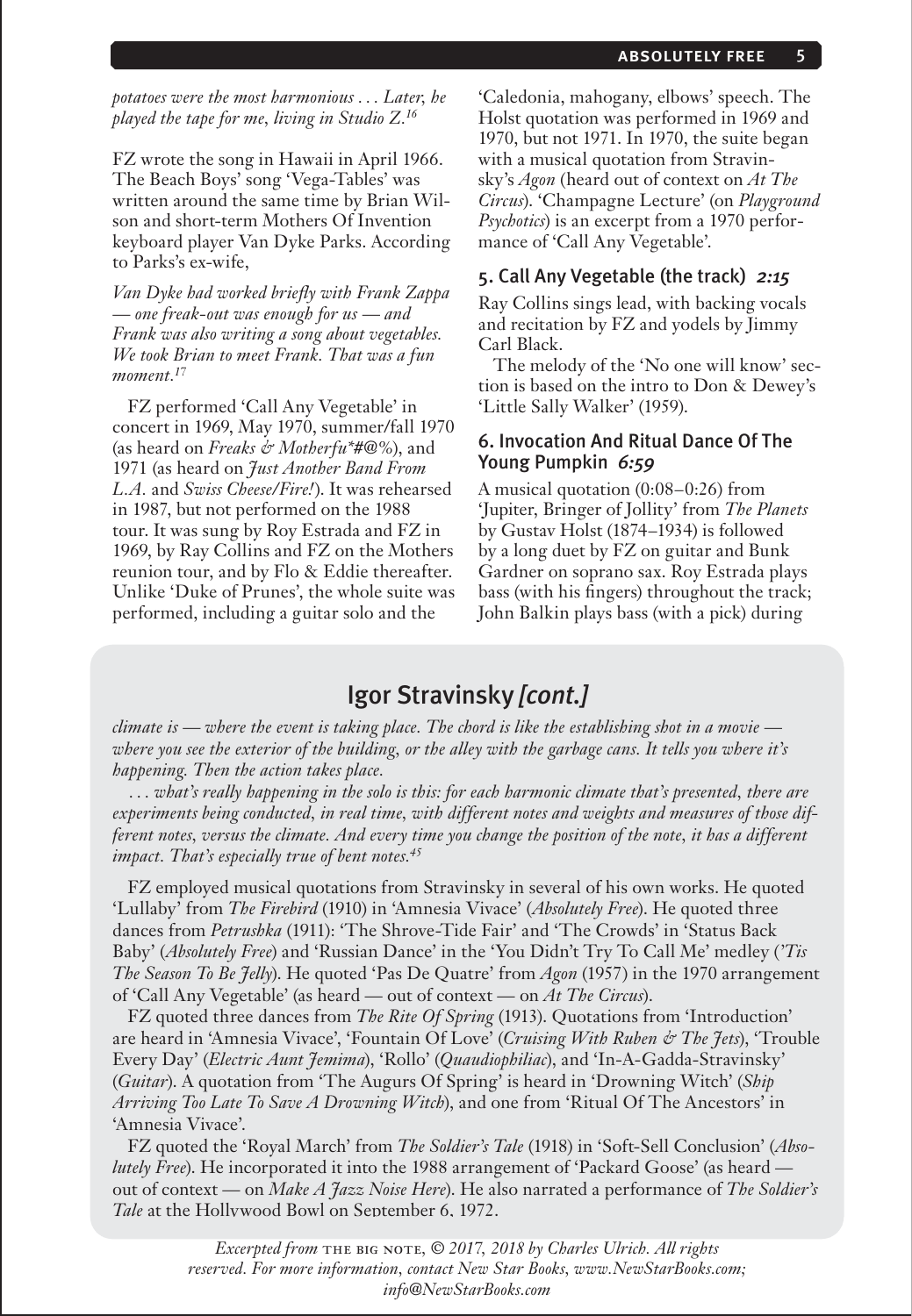#### **THE BIG NOTE**

the Holst quotation. Both Jimmy Carl Black and Billy Mundi play drums.

The original libretto describes the action: '(A young pumpkin sacrifices herself dancing crazy and sweats; wiping it on the desk leading to amnesia.)<sup>718</sup> This stage direction and the track title are reminiscent of *The Rite of Spring* — the sections of which have titles such as 'Evocation Of The Ancestors', 'Ritual Of The Ancestors', and 'Dance Of The Young Girls' — and also allude to FZ's nickname for Gail Sloatman.

#### 7. Soft-Sell Conclusion *1:41*

FZ recites the monologue and sings lead. Ray Collins, Roy Estrada, and Jimmy Carl Black sing and talk in the background. Collins plays harmonica.

FZ utilizes a technique associated with composer Charles Ives (1874–1954), playing three melodies against each other (0:48–0:54). Bunk Gardner plays 'God Bless America' on soprano saxophone, FZ (wordlessly) sings 'America the Beautiful', and Roy Estrada plays the 'Marine's Hymn' on bass. Later (1:25–1:31), there is a quotation from the 'Royal March' in Stravinsky's *The Soldier's Tale*.

On the LP, the title is 'Soft-Sell Conclusion & Ending of Side #1'.

#### 8. Big Leg Emma *2:32*

Recorded at TTG Studios on March 6, 1967. FZ and Jimmy Carl Black sing. Bunk Gardner plays a soprano saxophone solo. Jim Fielder had left the Mothers by this time.

This song was the B-side of the 'Why Don'tcha Do Me Right?' single. It was not on the *Absolutely Free* LP but was added to the CD as a bonus track. FZ said that the single

#### *was a straight commercial attempt to just go in with a piece of absolute shit for a market that is based on shit. It was an experiment.19*

He characterized 'Big Leg Emma' as 'straight-shit jug band'.20 The title is taken from 'Big Leg Emma's', recorded by Champion Jack Dupree in 1955.

FZ performed 'Big Leg Emma' in concert in 1967 (as heard on *'Tis the Season to Be Jelly*), 1968, 1969 (as heard on *The Ark*), May 1970, December 1976 (as heard on *Zappa In New York*), winter 1977, and fall 1977.

#### 9. Why Don'tcha Do Me Right? *2:39*

Recorded at TTG on March 6, 1967. FZ sings lead and plays a guitar solo. Don Preston plays electric harpsichord. Bunk Gardner does not play.

FZ described 'Why Don'tcha Do Me Right?' as

*straight shit R&B, with a little humor thrown in. Maybe people were offended by the fact that I did a takeoff on 'Wild Thing,' or 'Sit Down I Think I Love You,' or something like that.21*

'Why Don'tcha Do Me Right' was released as a single in April 1967. It was not on the *Absolutely Free* LP but was added to the CD as a bonus track.

FZ is not known to have performed 'Why Don'tcha Do Me Right?' in concert, although the 1988 band rehearsed it. An earlier, pre-Mothers recording was released on *Joe's Xmasage*., and an even earlier version on *Paul Buff Presents Highlights From The Pal And Original Sound Studio Archives*.

#### 10–15. The MOI American Pageant *[18:47]*

Side two of the original LP is identified as '#2 In a Series of UNDERGROUND ORA-TORIOS'. It starts and ends with two versions of the same song, 'America Drinks'. FZ is not known to have performed the oratorio as a whole in concert.

#### 10. America Drinks *1:53*

Probably recorded on November 16, 1966, under the title 'No Regret'. FZ counts off. Ray Collins sings lead. Bunk Gardner plays soprano saxophone. John Balkin plays electric bass. Don Preston plays piano.

FZ explained,

*On this side of the album there are two versions of this set of lyrics. This version which opens side two is in effect an abstraction (in advance of) the set of lyrics which close side two. The opening lines of 'One, two, buckle my shoe' and 'doopie, doopie' are derived from a tune called 'My Little Red Book'.22*

FZ probably knew this Bacharach/David song from the 1966 cover version by Love.

The song also contains musical quotations from 'Entry of the Gladiators' by Julius Fučík (1:20–1:22) and an unidentified piece associated with silent movie chases (1:22–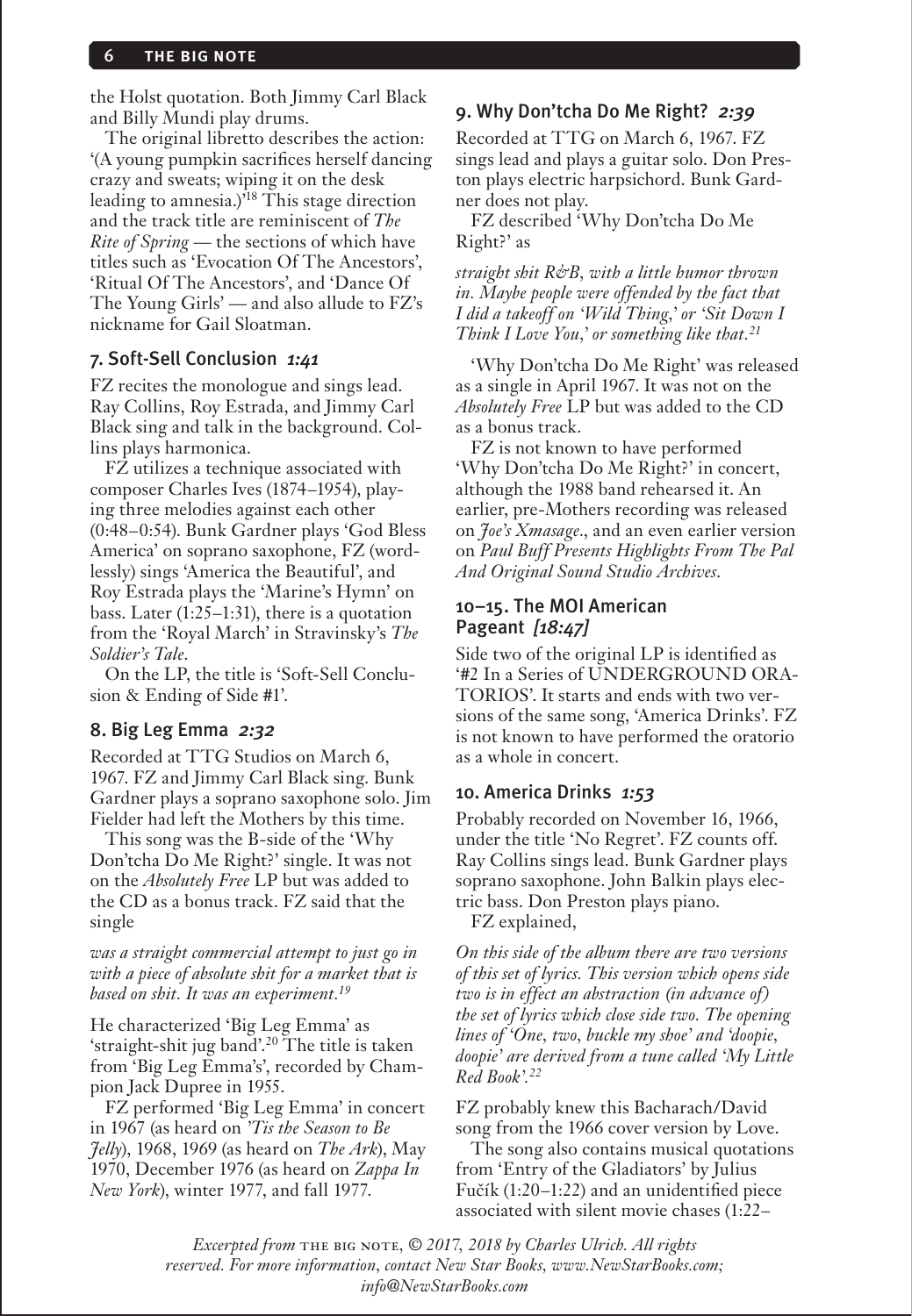1:24, 1:33–1:49). The former is also heard in 'Greggery Peccary' (*Studio Tan*), 'Rhymin' Man', 'Jesus Thinks You're A Jerk' (both on *Broadway The Hard Way*), and 'Lonesome Cowboy Burt' (*Best Band You Never Heard In Your Life*); the latter in 'I'm A Beautiful Guy' (*You Are What You Is*). Meanwhile, Roy Estrada is playing the bassline later heard in 'Jelly Roll Gum Drop'.

Ray Collins flubs the line 'soft voice and your sad eyes', singing 'sad eyes' first and then mumbling something. The original libretto (clearly written after recording) has 'sad eyes and your bran flakes' — definitely not what Collins sang.

After the lyrics to 'America Drinks', the original libretto has the following stage direction:

*(There follows a magnificent orchestral ejaculation during which a few of you might fancy a peanut butter & jelly sandwich . . . THEN:)23*

Verve wanted to replace 'ejaculation' with 'climax'.24

#### 11. Status Back Baby *2:54*

Recorded on November 15, 1966. Ray Collins and FZ sing lead, with backing vocals by Jimmy Carl Black and Roy Estrada. Bunk Gardner plays alto saxophone. FZ plays a guitar solo.

After the second verse, the original libretto has the following stage direction:

*(Rockin' sax solo . . . swingin' groovy guitar solo with group mumblings & clean fun . . . orgasmic ensemble statement . . . This whole section is very ZORCH & Solid Jackson . . . THEN: THE* 

#### *REST OF THE SONG).25*

The 'orgasmic ensemble statement' (1:29– 2:07) consists of musical quotations from Stravinsky's *Petrushka*. In addition to these straightforward melodic quotations, Andre Mount argues that there are other, less obvious borrowings from *Petrushka* elsewhere in 'Status Back Baby'.26

FZ explained,

*'Status Back Baby' is a song about young acne America and their daily trials and tribulations. It is unfortunate that many young Americans really do worry about losing status at their high school. De Molay is a religious youth organisation in the United States. A Pom Pom Girl is a young lady who cuts strips of crepe paper all week long after school to make an object known as a pom pom, which is a puffy ball composed of strips of crepe paper. After she has manufactured her own pom pom, she will go to the football game and jump high in the air with her pom pom in her hand shouting, as she does so, these immortal words: 'We've got a team that's on the beam, that's really hep to the jive. Come on, Tigers! Let's skin 'em alive.' Or, 'Push 'em back, push 'em back! We like it, sissboombah!' Then they drink beer and get pregnant in the back of somebody's car.27*

This song dates from the Cucamonga era. An earlier version was recorded at Pal Studios circa 1963 with Allison Buff, Paul Buff's first wife, singing lead (as heard on *Paul Buff presents*). FZ performed 'Status Back Baby' in concert in 1967, 1968, 1969 (as heard on *The Ark*), and 1971 (as heard on *Playground Psychotics*).

## Jim Fielder

James Thomas Fielder was born in Denton, Texas, on October 4, 1947. He started playing guitar at age seven, string bass ten years later. While attending high school in Anaheim, California, he played in The Bohemians with Tim Buckley. He had switched to electric bass by the time he played with Mastin & Brewer (alongside Billy Mundi) and Buffalo Springfield.

Jim Fielder played twelve-string guitar in the Mothers from circa October 1966 through February 19, 1967. He is heard on *Absolutely Free* and parts of *Mothermania* and *Understanding America*. He left for a second stint with Buffalo Springfield.

[The Mothers] had me playing electric twelve-string guitar . . . It wasn't what I wanted to do. When the offer came through from the Springfield, I took it because I wanted to play bass.46

Fielder was a founding member of Blood, Sweat & Tears. He has also recorded with Tim Buckley, Buffalo Springfield, Al Kooper, and others.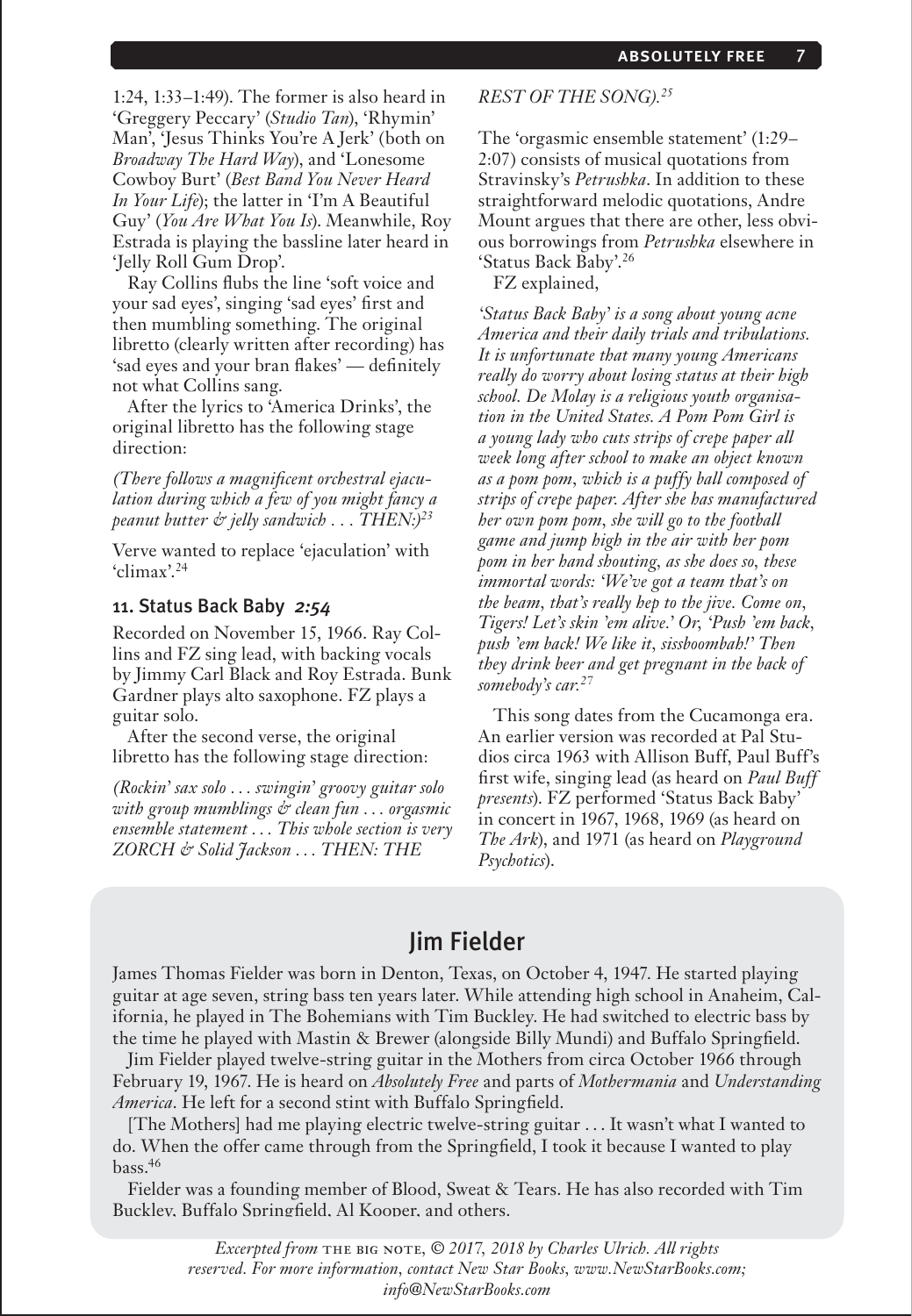#### 12. Uncle Bernie's Farm *2:10*

Recorded on November 16, 1966, under the title 'Send Santa Claus Back To The Rescue Mission'. FZ sings lead, with additional vocals by Jimmy Carl Black, Ray Collins, and Roy Estrada. Bunk Gardner plays tenor saxophone. Don Preston plays Clavinet and electric piano.

FZ explained,

*'Uncle Bernie's Farm' is a song about ugly toys and the people who make them. Implied here is the possibility that the people who buy the ugly*  toys might be as ugly as the toys themselves.<sup>2</sup>

'I'm dreaming' (0:00–0:02, 1:49–1:51) is a quotation from 'White Christmas' by Irving Berlin.

FZ is not known ever to have performed 'Uncle Bernie's Farm' in concert. It has been performed by Pojama People.

#### 13. Son Of Suzy Creamcheese *1:34*

Recorded on November 15, 1966. Ray Collins sings lead, with backing vocals by Jimmy Carl Black, Roy Estrada, and FZ. Bunk Gardner plays tenor saxophone. Billy Mundi plays drums.

FZ explained,

*'Son of Suzy Creamcheese' is a stirring saga of a young groupie. Her actions are all motivated by a desire to be 'in' at all times. Hence the drug abuse — blowing her mind on too much Kool-Aid (acid) . . . stealing her boyfriend's stash (a hidden supply of drugs) — and leaving Los Angeles for a protest march in Berkeley.29*

'The heat' was a slang term for the police. The Strip is the mile-and-a-half-long section of Sunset Boulevard between Doheny Drive and Crescent Heights Boulevard in Hollywood. The Whisky à Go Go, the Roxy, and the Trip were all on the Strip. Canter's Delicatessen (419 N. Fairfax Avenue) was

*THE TOP FREAKO WATERING HOLE AND SOCIAL HQ, scene of more blatant Gestapo practices than the peaceful natives care to recollect. . . .30*

Vito Paulekas was the leader of the freaks. FZ told Frank Kofsky,

*'Son of Suzy Creamcheese' took a year to learn how to play. Can you tell why? The time, the* 

*time — it's fantastic. It's four bars of 4/4, one bar of 8/8, one bar of 9/8 — OK? And then it goes 8/8, 9/8, 8/8, 9/8, 8/8, 9/8, then it goes 8/8, 4/8, 5/8, 6/8, and back into 4/4 again. To get it together now, we just toss it off and it becomes a flop.31*

The song is influenced by Richard Berry's 'Louie Louie', though not as obviously as 'Plastic People' is.

FZ is not known ever to have performed 'Son of Suzy Creamcheese' in concert, although The Mothers lip-synched to it on a 1967 television broadcast *From The Bitter End* in New York City. Dweezil Zappa performed it on the 2007 Zappa Plays Zappa tour. Sheet music of 'Son Of Suzy Creamcheese' was published in *The Frank Zappa Songbook*.

#### 14. Brown Shoes Don't Make It *7:29*

Recorded on November 18, 1966. The vocals are shared by Ray Collins ('TV dinner by the pool'), Roy Estrada ('Watch your brother grow a beard'), Jimmy Carl Black ('Got another year of school'), and FZ ('We see in the back of the city hall mind'). The line 'What would you do, Daddy?', attributed to Suzy Creamcheese in the libretto, is spoken by Lisa Cohen, daughter of The Mothers' manager Herb Cohen. Bunk Gardner plays tenor saxophone, flute, bassoon, and clarinet. Billy Mundi plays drums. Don Preston plays electric piano, piano, and Clavinet. The Mothers are joined on this song by Don Ellis (trumpet), Johnny Rotella (contrabass clarinet), and a string quartet consisting of Jim Getzoff, Marshall Sosson (violins), Alvin Dinkin (viola), and Armand Kaproff (cello). Don Preston recalled,

*We had to record the song in eight-bar segments. Mostly because the bass player and the drummer didn't read music at all. And I was not a great sight-reader, although I could read some of it . . . What we had to do was learn that eight bars, and then Zappa would record it about twenty times. And then we'd learn the next eight bars, and then Zappa would record that twenty times.32*

Martin Herraiz notes that 'Brown Shoes Don't Make It' is

*rigorously structured in moment form by way of studio editing. The form is composed of 22*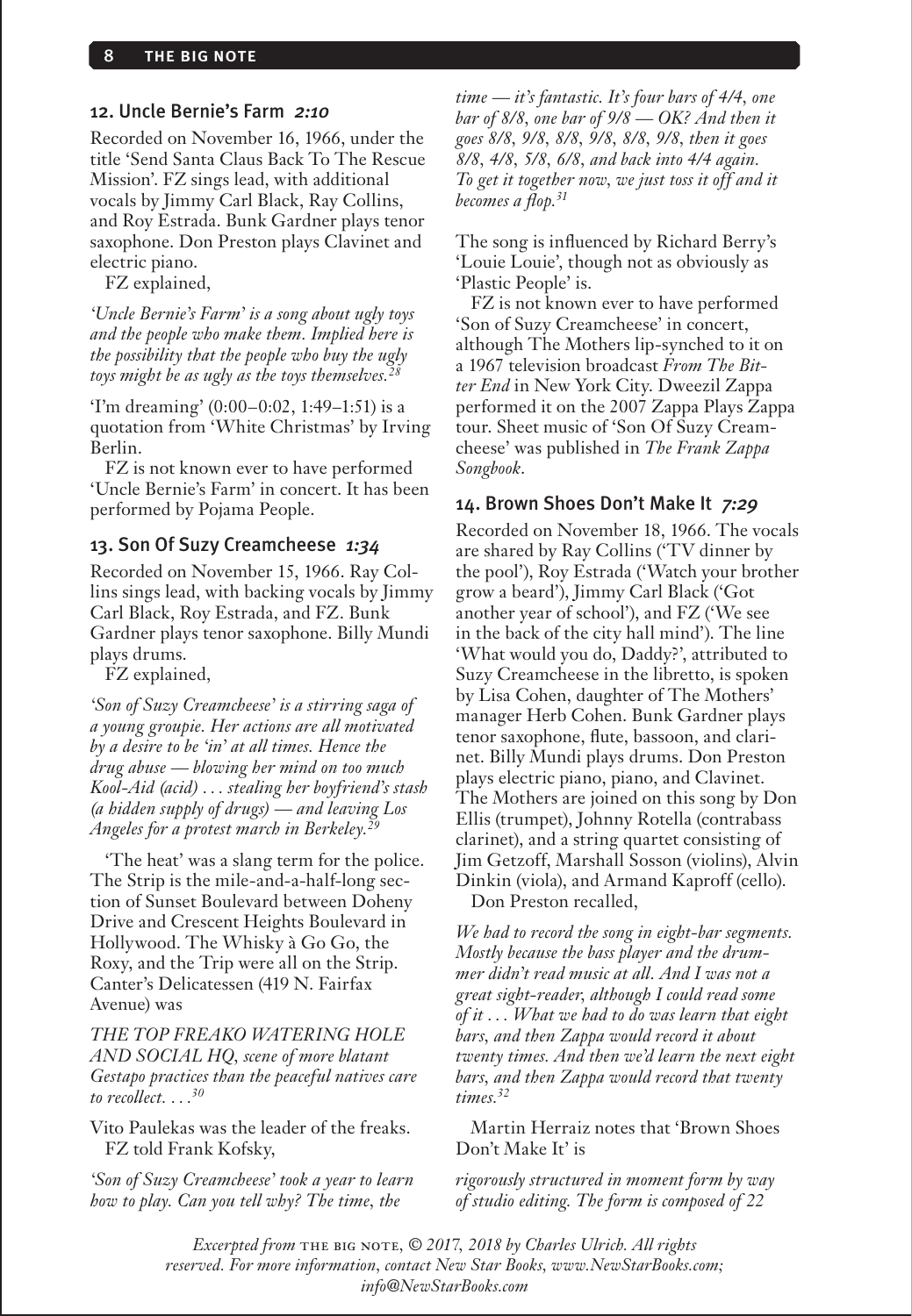*moments, alluding to various musical styles, 'popular' and 'classical', each lasting between 5 and 27 seconds (more than one third of these in the range of 21–24 seconds). The only exception is a strictly dodecaphonic 51-second moment, with chamber music instrumentation and lyrics recited in Sprechstimme, in clear reference to the Second Viennese School. The song concludes with two exclusively instrumental moments of the same duration (22 seconds each), but quite contrasting to each other.33*

The music heard behind 'We see in the back . . .' (2:12–3:02) is based on 'Waltz For Guitar', a twelve-tone crab canon FZ wrote on December 22, 1958, the day after his eighteenth birthday. The piece contains eight statements of the prime tone row, with no transpositions, inversions, or retrogrades. Brett Clement notes that numerous adjacent pitches in the row differ by interval class 1, always realized as a major seventh or a minor ninth, never as a minor second. He states that 'This characteristic was likely appropriated from Webern, and will remain of import in Zappa's non-serial chromatic works.'34 The music is in two voices (to be played on a single guitar), and the rhythm of the second voice is the retrograde of the first voice. FZ noted,

*There's actually another version for two guitars, so it's a* DOUBLE *crab canon.* I don't know where *it is though. I'd been doing 12-tone music for quite some time before I did this, but it was the first time I'd tried to write something for the guitar. I couldn't play it . . .35*

The 'Jelly Roll Gum Drop' bassline is heard again (3:29–3:39). The 'She's a dirty young mind' section (4:52–5:12) is based on the Beach Boys' 'Little Deuce Coupe' (released as the flipside of 'Surfer Girl' in 1963). FZ wrote that this song's reversal of the typical ii-V chord progression was

*One of the most exciting things that ever happened in the world of 'WHITE-PERSON* music*' . . . An important step forward by going backward.36*

In the 'Do it again  $\ldots$ ' section  $(4:27-4:45)$ , Ray Collins's vocal is out of synch with the instruments on the mono LP, but in synch on the stereo LP and CD.

The 'Smother my daughter' section (5:33–6:04) — labeled 'Corny Swing' in *The*  *Frank Zappa Songbook* — is based on the chord progression of 'Ja-Da' (written by Bob Carleton in 1918) and/or 'Doxy' (written by Sonny Rollins and recorded by Miles Davis in 1954).

According to the Musicians Union session sheets for *Freak Out!*, a song entitled 'Brown Shoes Don't Make It' was recorded on March 12, 1966. However, that was certainly not this recording and probably not the same song, since the one released on *Absolutely Free* was not written until April 1966:

*The words for 'Brown Shoes' were written in a place called The Surfboard Motel, just off Kalakaua Avenue in Waikiki . . . this depleted little motel. The name of the club that we were working at at that time was called Da Swamp . . . And the motel was right in back of the club. And there wasn't too much in the way of swinging social life over there, so I spent some time with a little typewriter, and cranked off 'Brown Shoes' in an afternoon.37*

Other titles that FZ used for two distinct compositions were 'Canard Du Jour' (see *Shut Up 'N Play Yer Guitar* and *FZ:OZ*) and 'Grand Wazoo' (see *Grand Wazoo* and *Lost Episodes*).

FZ explained,

*'Brown Shoes Don't Make It' is a song about the people who run the government, the people who make the laws that keep you from living the kind of life you know you should lead. These unfortunate people manufacture inequitable laws and ordinances, perhaps unaware of the fact that the restrictions they place on the young people in a society are a result of their own hidden sexual frustrations. Dirty old men have no business running your country.38*

FZ performed 'Brown Shoes Don't Make It' in concert in 1968, 1969 (as introduced on *Burnt Weeny Sandwich*), late summer 1973 (as heard on *Road Tapes Venue #2*), and 1979 (as heard on *Tinseltown Rebellion* and *Anyway The Wind Blows*). The *Absolutely Free* version was included on *Understanding America*. Sheet music of 'Brown Shoes Don't Make It' was published in *The Frank Zappa Songbook*. Sheet music of 'Waltz For Guitar' was published in *Guitar Player Presents: Zappa!* (1992).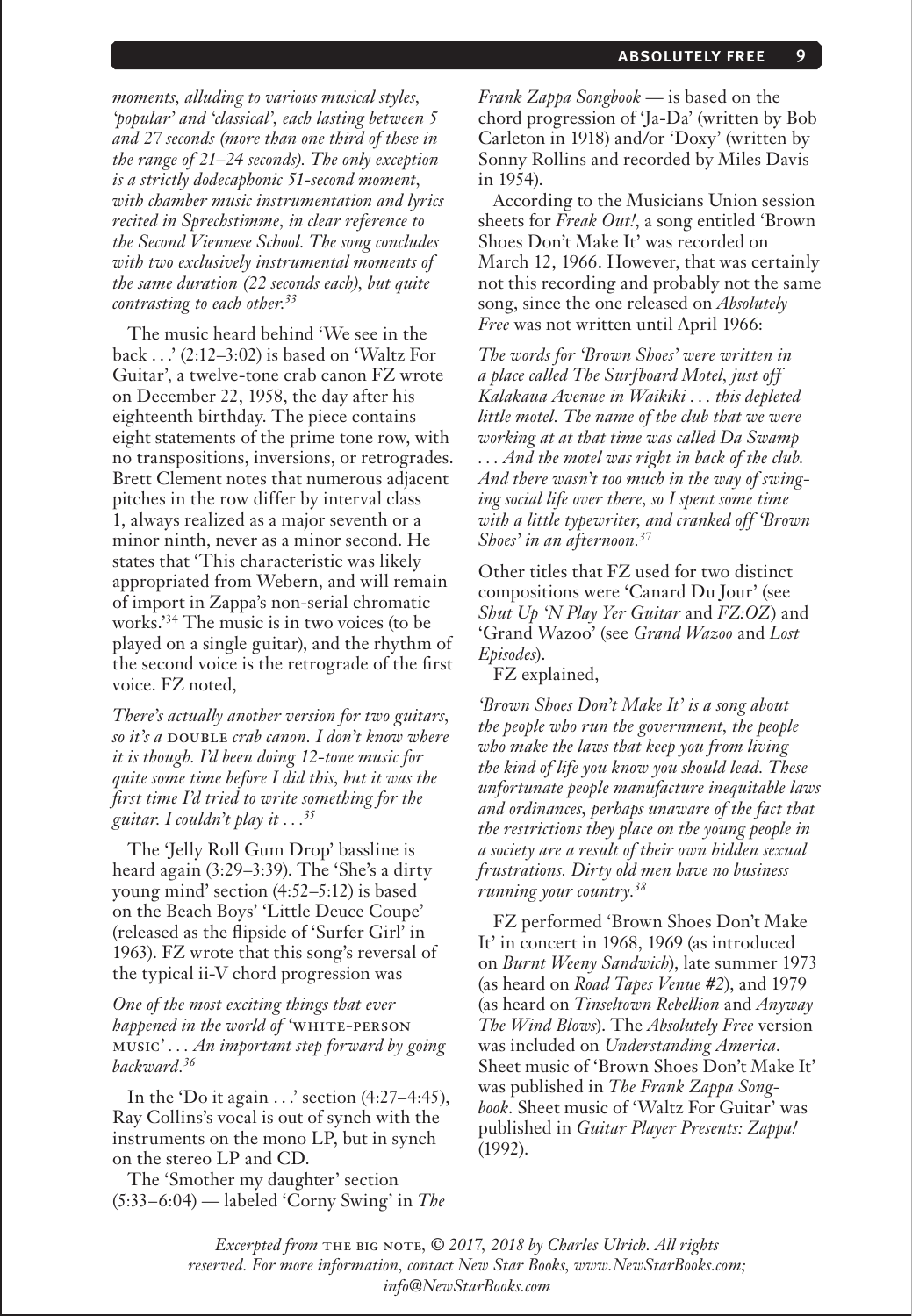#### 15. America Drinks & Goes Home *2:48*

Probably recorded on November 16, 1966, along with 'America Drinks'. Ray Collins sings lead. Bunk Gardner plays soprano saxophone. Don Preston plays piano. The crowd noise in the background features The Mothers and other freaks, including Terry Gilliam, later animator with Monty Python and director of *Brazil* (1985), which FZ said was his favorite movie. Jimmy Carl Black starts a fight with Roy Estrada. Bunk Gardner tries to pick up two girls. Herb Cohen rings the cash register.

FZ explained,

*'America Drinks and Goes Home' is an unsubtle parody of adult conduct in neighborhood cocktail lounges in America. The humor is aimed at (1) the type of music your parents like to listen to, (2) the manner in which they like to have it performed (the insincerity of the nightclub crooner in his closing address to the alcoholics at the bar), (3) the manner in which the audience persists in talking above the level of the music while it is being performed — which belies their disrespect for music as an art and for anyone involved in the performance of music.'39*

Musically, 'America Drinks & Goes Home' is a parody of jazz standards and the ii-V-I chord progression, which FZ characterized as 'a *hateful progression* . . . the essence of bad "*white-person music*."'40

*I don't know whether or not you can really imagine a parody of a set of chord changes, but that's what's in it. The chord changes amount to a series of ii-V-I's rotating around the circle of fifths. Our parody consists of, instead of going around the circle of fifths like the old folks used to do, we made the ii-V-I's go in funny directions, where they normally wouldn't go. It's a little bit more adventurous chord progression than the normal stock ballad chord progression. The words are just about as putrid as I could make them.*

*And from there we had to decide on a proper musical performance for this ditty. We chose the medium of the cocktail piano, accompanied by strummed guitar, the way the guitar players used to play it in the bars that I worked in as a youth. The guitar player sits on a stool, wearing a tux coat and a bow tie . . . And he strums the chords in all sorts of bizarre inversions to make it sound really 'modren'. What he's actually playing is no better than a cowboy music chord* 

*progression. And the piano player does his best to play more notes per bar than is necessary to make the lyric come through. The drummer plays as tastelessly as possible. All these effects were synthesized into the background of 'America Drinks And Goes Home'.41*

Don Preston added the intro, which he borrowed from

*a corny big band . . . most famous for playing New Year's Eve. And the intro that I play on that song, they played on every song that they played . . . So I thought it would be perfect for this song.42*

Collins acknowledges two song requests, 'Caravan' with a drum solo (see 'You're Probably Wondering Why I'm Here', *Freak Out!*) and 'Bill Bailey, Won't You Please Come Home'.

FZ performed 'America Drinks And Goes Home' in concert in 1967, 1968 (as heard on *Electric Aunt Jemima*), September 1972, and December 1976. Ray Collins sang lead in the 1960s; it was performed as an instrumental in the 1970s. Sheet music of 'America Drinks And Goes Home' was published in *The Frank Zappa Songbook*. A later studio recording — arranged by FZ — appears on Jean-Luc Ponty's *King Kong* album.

#### NOTES

1. FZ, interviewed by Don Paulsen, New York, December 22, 1966.

2. FZ, interviewed by J.C. Costa, 'A Mother In The Studio', *International Musician And Recording World*, February 1979, p. 129.

3. FZ, interviewed by Don Paulsen, New York, December 22, 1966.

4. FZ, interviewed by Don Paulsen, New York, December 22, 1966.

5. FZ, interviewed by Frank Kofsky, 'Frank Zappa: The Mothers Of Invention', *Jazz and Pop*, September 1967, reprinted in *Rock Giants*, edited by Pauline Rivelli and Robert Levin, 1970, p. 17.

6. Advertisement, *International Times*, August 31–September 13, 1967, p. 16.

7. FZ, interviewed for Zweites Deutsches Fernsehen, Manchester, England, November 27, 1970.

8. FZ, 'Mothers Of Invention: The Lyrics Are Absolutely Free', *International Times*, August 31–September 13, 1967, p. 10. 9. FZ, 'Mothers Of Invention: The Lyrics

Are Absolutely Free', *International Times*,